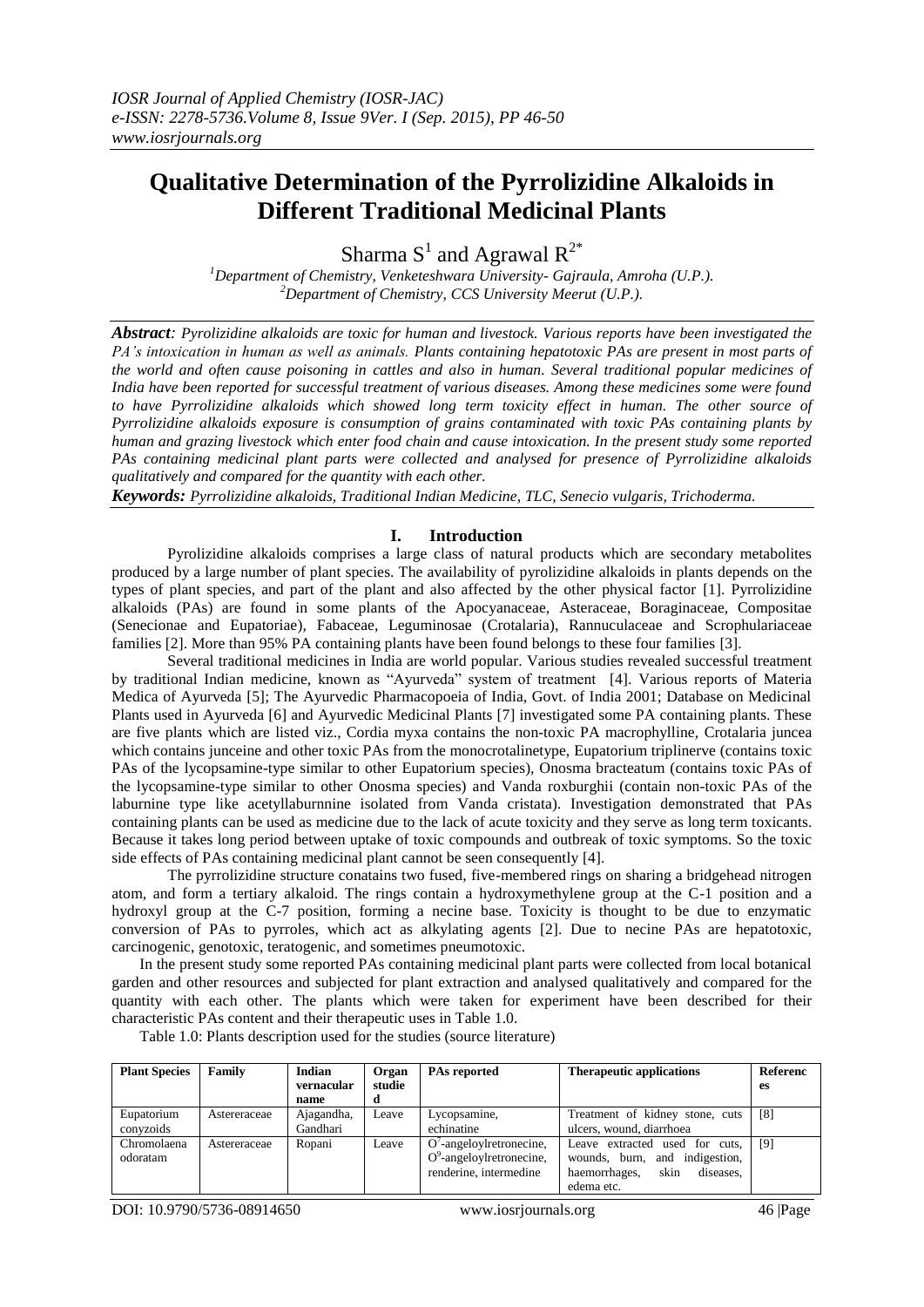| Crotolaria<br>verrucosa    | Febaceae    | Sonapushpi          | Leave | Anacrotine, crotaverine,<br>$O12$ -acetyl crotaverine            | Leave extract reduces salivation.<br>scabies.<br>blood<br>dyspepsia,<br>impurities,<br>diarrhoea, dysentery,<br>leprosy         | [10, 11] |
|----------------------------|-------------|---------------------|-------|------------------------------------------------------------------|---------------------------------------------------------------------------------------------------------------------------------|----------|
| Emilia<br>sochifolia       | Asteraceae  | Dravanti            | Leave | Senkirkine, doronine                                             | Conjuctivitis, tosilitis, bleeding<br>piles, allergy, cuts, ulcers, worm<br>infestations                                        | [12, 13] |
| Eupatorium<br>triplinerve  | Asteraceae  | Ajapana             | Leave | Lycopsamine, rinderine,<br>echinatine.<br>supinine,<br>amabiline | Diuretic, antitumor, cathartic,                                                                                                 | $[14]$   |
| Senecio<br>vulgaris        | Asteraceae  | groundsel           | Leave | Usamarine, spartioidine,<br>senecionine, retrorsine              | Diuretic.<br>diaphoretic, dysmenorroea,<br>and<br>bilious pain                                                                  | $[15]$   |
| Trichodesma<br>indicum     | Borginaceae | <b>Surasa</b>       | Leave | Trichodesmine                                                    | inflammations,<br>Arthralgia,<br>febrifuge,<br>dyspepsia, diuretic,<br>fever.<br>and<br>astringent,<br>sores<br>antidysenteric, | $[16]$   |
| Rotula<br>aquatica         | Borginaceae | Asmabheda           | Leave | Ehretinine                                                       | Against haemorrhoids, diabetes,<br>venereal diseases                                                                            | $[17]$   |
| Andrographis<br>paniculata | Acanthaceae | Kalmegh,<br>kirayat | Leave | PA not present others<br>Andrographolide                         | Treatment of upper respiratory<br>infection, ulcerative colitis                                                                 |          |
| Eclipta alba               | Compositeae | Vringraj            | Leave | PA not present<br>others<br>Ecliptine                            | Inflammation, hernia, bronchitis,<br>asthama, anemia, skin and heart<br>diseases                                                |          |
| Rouwolfia<br>serpentine    | Apocynaceae | Sarpagandh<br>a     | Leave | PA not present others<br>Reserpine, sepentinine                  | Antihypertensive, hypnotic, reduce<br>blood pressure                                                                            | [18]     |
| Withania<br>somnifera      | Solanaceae  | Ashwagand<br>ha     | Leave | PA not present others<br>Withanolides                            | Aphrodisiac, liver tonic, treatment<br>of<br>inflammation.<br>bronchitis,<br>asthama, ulcers, insomnia                          | [19]     |

## **II. Material And Methods**

### **2.1 Materials required**

Ascorbic acid, sodium nitroprosside, 4- dimethylaminobenzaldehyde, acetic acid, perchloric acid, senecionine, Aluminium silica gel plate. All were obtained from SRl (India).

## **2.2 Collection of samples**

The reported PAs containing plants parts as leaves were collected from local botanical garden and others resources.

#### **2.3 Alkaloids extraction**

The plant parts as leaves were isolated from the whole plants. The samples were kept for few days for drying at low temperature. Plant parts were grinded with the help of mixer grinder to obtain powder. Each sample was weighed 1.5 gm with 5% ascorbic acid (40mg) were mixed with small amount sand, separately.

Each sample were shaken for 5 minute and filtered by Whatman's filter paper. Samples are also divided into sample and blank. 12 ml of alkaline 5% sodium nitro prusside reagent was added to the sample tube.

Ehrlich Reagent: Solution was prepared by dissolving 5 gm of 4-methylamino benzaldehyde into 3ml of water, 10ml of 60% perchloric acid and 60ml acetic acid [20].

This Ehrlich reagent was added to the samples containing tube as well as blank containing tube. The tubes were heated on water bath for few minute. The magenta colour was appeared due to unsaturated PAs [20].

## **2.4 Thin layer chromatography**

PAs were estimated using thin layer chromatography [21]. The 20µl alkaloids extracts were applied on aluminium silica gel and developed in mobile phase hexane-ethyl acetate (1:1). After development, chromatogram were dried in air and then sprayed with Ehrlich reagent. After heating at 95°C during 15 minute, pyrrolizidine alkaloids appear as blue or purple spot [22,23]. Senecionine was spotted on TLC for comparing the others spots for analysis by densitometry.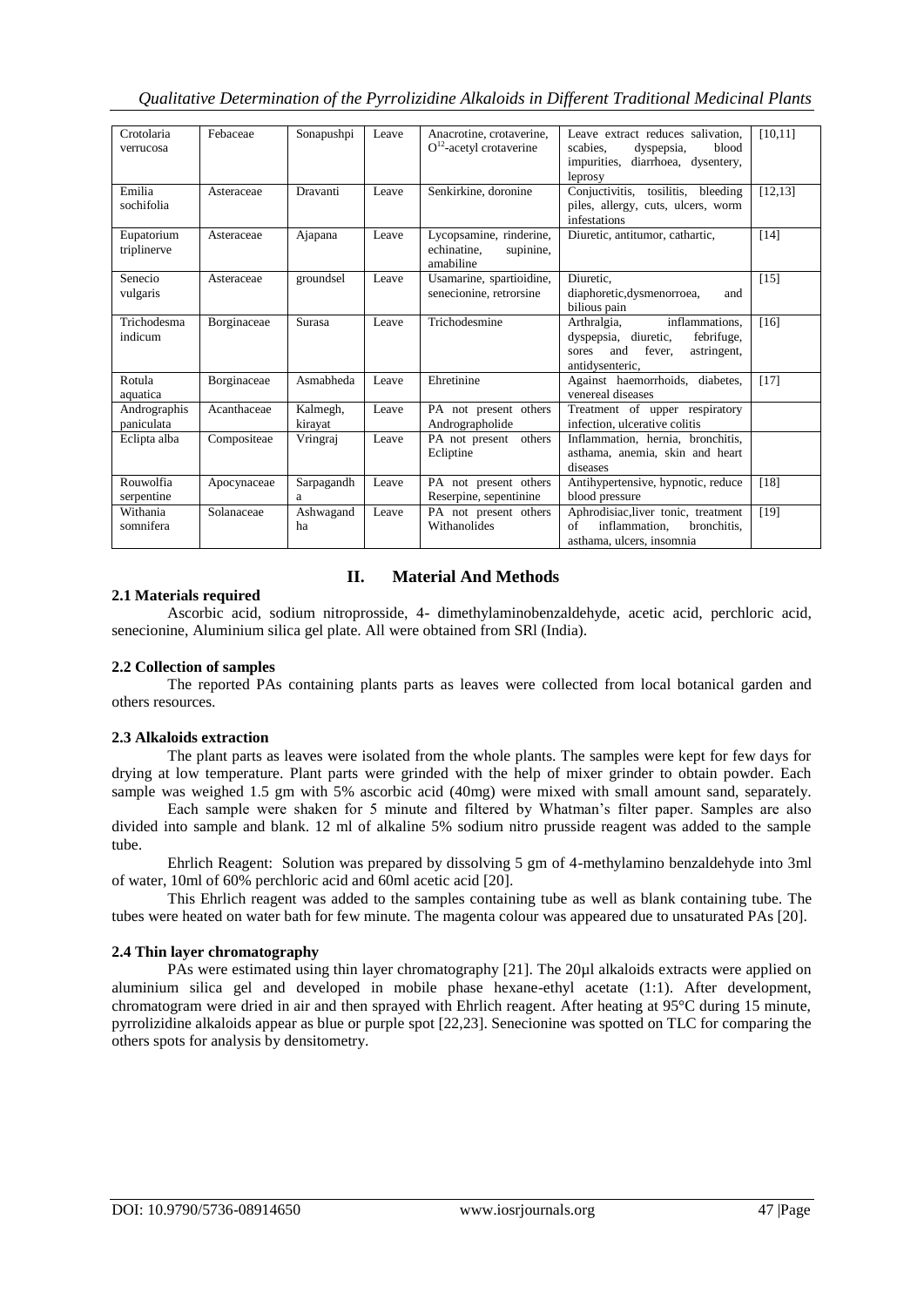### **III. Result And Discussion**

For the qualitative study and to obtain more accurate results each sample was weighed 1.5, 3, 6 and 9 gm. Due to the increase in the taking amount of sample the extracted PAs will also increased. Therefore the samples colour would not be the same. For the more accurate comparison of colour, the test tubes were given 5, 4, 3, 2, 1 and 0 values based on colour intensity values. The Senecio vulgaris was also kept for a positive control sample. In this experiment the highest colour at lowest amount was given 5 value and the plants which don't have PA was given 0 value. The all samples were compared for colour. The results obtained have been described in Figure 1.0.

For qualitative analysis Thin Layer Chromatography was also used. All plants studies for the presence of Pyrrolizidine Alkaloids showed that some plants contained at least trace amount of PAs but other plants not. The results obtained by TLC screening are in tabulated form Table 2.0.



Figure 1.0: PAs comparative value in different studied medicinal plant

| S. No. | <b>Plant Species</b>    | PAs detected | Organ<br>studied | PAs detected |      |
|--------|-------------------------|--------------|------------------|--------------|------|
|        |                         |              |                  | colour       | Rf   |
| 1.     | Eupatorium conyzoids    | 0.03%        | Leave            | Blue         | 0.65 |
|        | Chromolaena odoratam    | 0.05%        | Leave            | Blue         | 0.29 |
| 3.     | Crotolaria verrucosa    | 0.29%        | Leave            | Purple       | 0.55 |
| 4.     | Emilia sochifolia       | 0.2%         | Leave            | Purple       | 0.63 |
| 5.     | Eupatorium triplinerve  | 0.045%       | Leave            | Purple       | 0.65 |
| 6.     | Senecio vulgaris        | 0.15%        | Leave            | Blue         | 0.48 |
|        | Trichodesma indicum     | $0.2\%$      | Leave            | Blue         | 0.33 |
| 8.     | Rotula aquatic          | 0.09%        | Leave            | Purple       | 0.66 |
| 9.     | Andrographis paniculata | Not detected |                  |              |      |
| 10.    | Eclipta alba            | Not detected |                  |              |      |
| 11.    | Rouwolfia serpentine    | Not detected |                  |              |      |
| 12.    | Withania somnifera      | Not detected |                  |              |      |

|  |  | Table 2.0: Pyrrolizidine alkaloid-containing plant samples |
|--|--|------------------------------------------------------------|
|  |  |                                                            |

Among all studied plant species Crotolaria verrucosa was found to have richest amount of PAs. Emilia sochifolia, Senecio vulgaris and Trichodesma indicum were also found to have more concentrations of PAs. These species also showed 2 or 3 spots on TLC detecting PAs. Eupatorium conyzoids, Chromolaena odoratam, Eupatorium triplinerve and Rotula aquatic were found to have trace amount of PAs. Andrographis paniculata, Eclipta alba, Rouwolfia serpentine and Withania somnifera as known to have no PA also showed no spot or colour in TLC as well as in sample tube.

Plants producing Pyrrolizidine alkaloids are secondary metabolites of plants that are not used by plants but these provide protection and disease prevention. Traditionally used medicinal plants which have PAs are beneficial for health but they have been reported as long term toxicants [4]. These excessive use of these types of medicinal Plants can be dangerous for human health due to hepatotoxicity and neurotoxicity. Some phytopharmaceuticals of several European countries have controlled the use of preparations [24] but these are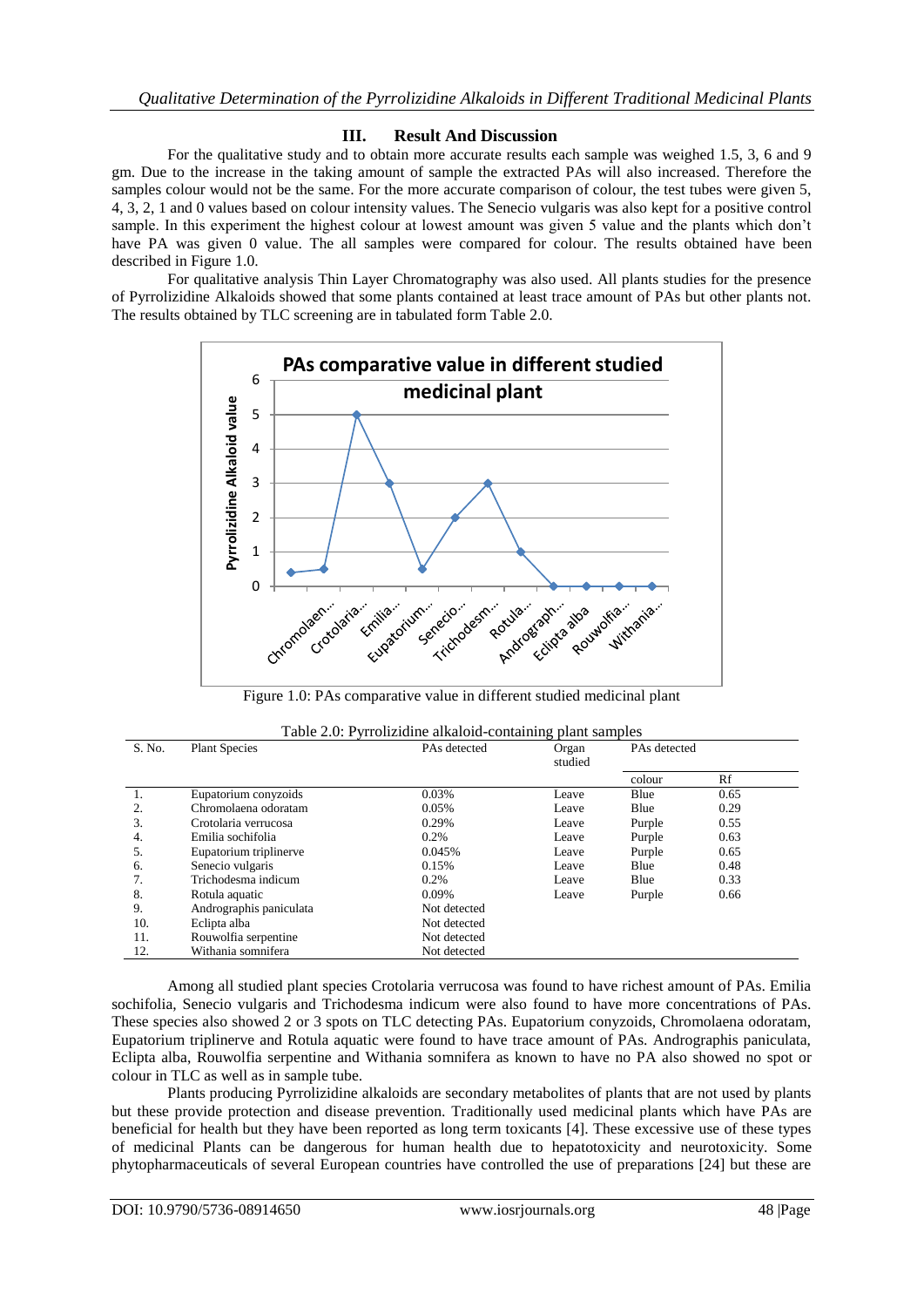still in use by self medication in rural areas or direct marketing by local seller, internet trading. In the present study, some plants showed presence of Pyrrolizidine alkaloids in trace amount.

In the present study the plants were taken from different families as asteraceae, borginaceae, febaceae etc. The plants as Crotolaria verrucosa, Emilia sochifolia, Senecio vulgaris and Trichodesma indicum were found to have more concentrations of PAs. Eupatorium conyzoids has been used as insecticide and nematicide. It contains PAs lycopsamine and echinanin. It can cause liver lesion and tumors. It has been cause of mass poisoning in Ethiopia due to its contamination in grains [8].

Some species of Trichoderma alkaloids have been reported to show remarkable property of primary neurotoxic action. Literature in Russian revealed its intoxication in mice, rabbits and dogs. An outbreak has been also reported in the Samarkand region Uzebekistan in 1950. More than 200 people have been affected due to the consumption of Trichoderma contaminated grains [25]. Chromolaena odorata has been used for medicinal and nutritive purposes in several parts of the world. This species is known to have phytochemical saponin which is associated reduced nutrient utilization in animals. The people who use this plant for medication have high risk of hepatic effect. The study on animal model revealed that consumption of high dose of Chromolaena odorata caused mortality and reduced growth rate [26]. Senecio vulgaris contains senecionin has been listed as a noxious weed. Various reports investigated its hepatotoxicity in cattles and human due to consumption of contaminated grain. Emilia sonchifolia known as Dashapushpam contains tumorigenic Pyrrolizidine alkaloids [27].

Eupatorium is used as folk medicine; it is poisonous to human and livestock. It contains toxic PAs which causes side effects as liver damage, muscular tremor, weakness and constipation. It may be lethal when high doses consumed. Crotolaria species contains PAs crotananine, monocrotaline and cronaburmine and ii is used to promote urination but consumption of regular or high dose caused human poisoning.

#### **IV. Conclusion**

It can be concluded that since the plants which contains toxic PAs and are using for preparation of traditional medicine are measured harmful for human and livestock. So the toxicological studies should be done for the permissible and safe level of PAs presence in this herbal medicine. For this Thin Layer Chromatography may be a routine fundamental test for the PAs detection in plant based medicine.

#### **References**

- [1]. Bfr, Pyrrolizidone alkaloids in herbal teas and teas , July 5, 2013
- [2]. L. C. Dolan, R. A. Matulka, G. A. Burdock, Naturally Occuring Food Toxins. Toxins. 2(9); 2010, 2289-2332.
- [3]. D. Ober, T. Hartmann, Homospermidine synthase, the first pathway-specific enzyme of pyrrolizidine alkaloid biosynthesis, evolved from deoxyhypusine synthase. PNAS 96, 1999, 14777-82.
- [4]. E. Roeder, H. Wiedenfeld, Plants Containing Pyrrolizidine alkaloids used in Traditional Indian Medicine-including Ayurveda, Pharmazi, 2013, 68(2),83-92.
- [5]. V. B. Dash, V. L. Kashyab, Materia Medica of Ayurveda. Concept Publishing Company, New Delhi. 1980
- [6]. H. K. Sharma, L. Changte, A. K. Dolui, Traditional medicinal plants in Mizoram India. Fitoterapia 72, 2001, 146–161.
- [7]. L. D. Kapoor, Handbook of Ayurvedic Medicinal Plants. CRC Press Boca Raton, London, New York,Washington DC. ISBN: 0- 8493r-r2929-9. 2001
- [8]. Enchanting, Ayurvedic Medicinal plants[. http://enchanting](http://enchanting/) kerala.org/ayurvedic-medicinal-plants.php, 2011.
- [9]. S. S. Samant, U. Dhar, L. M. S. Palni, Medicinal Plants of Indian Himalaya. Institute Environment & Development, Koai-Katarmal, Almora Gyanodaya Prakashan, India, ISBN: 81-85097r-r48-8. 1998.
- [10]. J. Singh, Atlas of Ayurvedic Medicinal Plants Vol. I. Chaukhambha Sa Bhawan, Varansi, 2008. ISBN: 978-81-89986r-r17-9.
- [11]. K. K. Sharma, G. S. Khajuria, C. K. Atal, Thin layer**chromatography** of pyrrolizidine alkaloids, Journal of Chromatography, 19, 1965, 433-434.
- [12]. C. P. Khare, Indian Medicinal Plants: An Illustrated Dictionary. Springer-Verlag Berlin/Heidelberg. ISBN: 978-0-387r-r70637- 5.2007
- [13]. D. Cheng, E. Roeder, Pyrrolizidine alkaloids from Emilia sonchifolia. Planta Medica 52. 1986, 484–486.
- [14]. J. A. Edgar, H. J. Lin, C. R. Kumana, Pyrrolizidine alkaloid composition of three Chinese medicinal herbs, Eupatorium cannabinum, E. japonicum and Crotalaria assamica. American Journal of Chinese Medicine. 20, 1992, 281–288.
- [15]. T. Shun, J. Koluch, F. Santavy F, Isolierung der Alkaloide aus dem Gemeinen Kreuzkraut (Senecio vulgaris L.). Collect Czech Chem Commun. 25, 1960, 934–939.
- [16]. R. A. Sharma, B. Singh, D. Singh, P. Chandrawat, Ethnomedicinal, pharmacological properties and chemistry of some medicinal plants of Boraginaceae in India. Journal of Medicinal Plants Research 3, 2009, 1153–1175.
- [17]. O. P. Suri, R. S. Jamwal, K. A. Suri, C. K. Atal, Ehretinine, a novel pyrrolizidine alkaloid from Ehretia aspera. Phytochemistry. 19, 1980, 1273–1274.
- [18]. M. W. Klohs, M. D. Draper, F. Keller Alkaloids of Rouwolfia serpentine Benth.V.Rescinnameiu. Journal of American Chemical Society. 77(8), 1955, 2241-2243.
- [19]. S. K. Verma, A. Kumar, Therapeutic uses of Withania somnifera (Ashwagandha) with a note on withanolides and its pharmacological actions. .Asian Journal of Pharmaceutical and Clinical Researc.4, 2011, 1-4.
- [20]. M. Azadbakht, M. Talavaki, Qualitative and Quantitative determination of Pyrrolizidine Alkaloids of wheat and flour contaminated with Senecio in Mazandaran province farms. Iranian Journal of Pharmaceutical Research. 2003, 179-183.
- [21]. A. R. Mattocks, Detection of pyrrolizidine alkaloids on thin layer chromatography. Journal of chromatography. 27, 1967, 505-508.
- [22]. H. Wagner, U. Neidhardt, G. Tittel. TLC and HPLC analysis of pyrrolizidine N-oxide alkaloids of Symphyti radix. Planta Medica. 41, 1981, 232-239.
- [23]. W. M. Kone, B. Kande, Qualitative analysis of the pyrrolizidine alkaloids from Asteraceae and Boraginaceae used in traditional medicine in cote D'Ivoire. Research Journal of Phytochemistry, 6 (3), 2012, 75-83